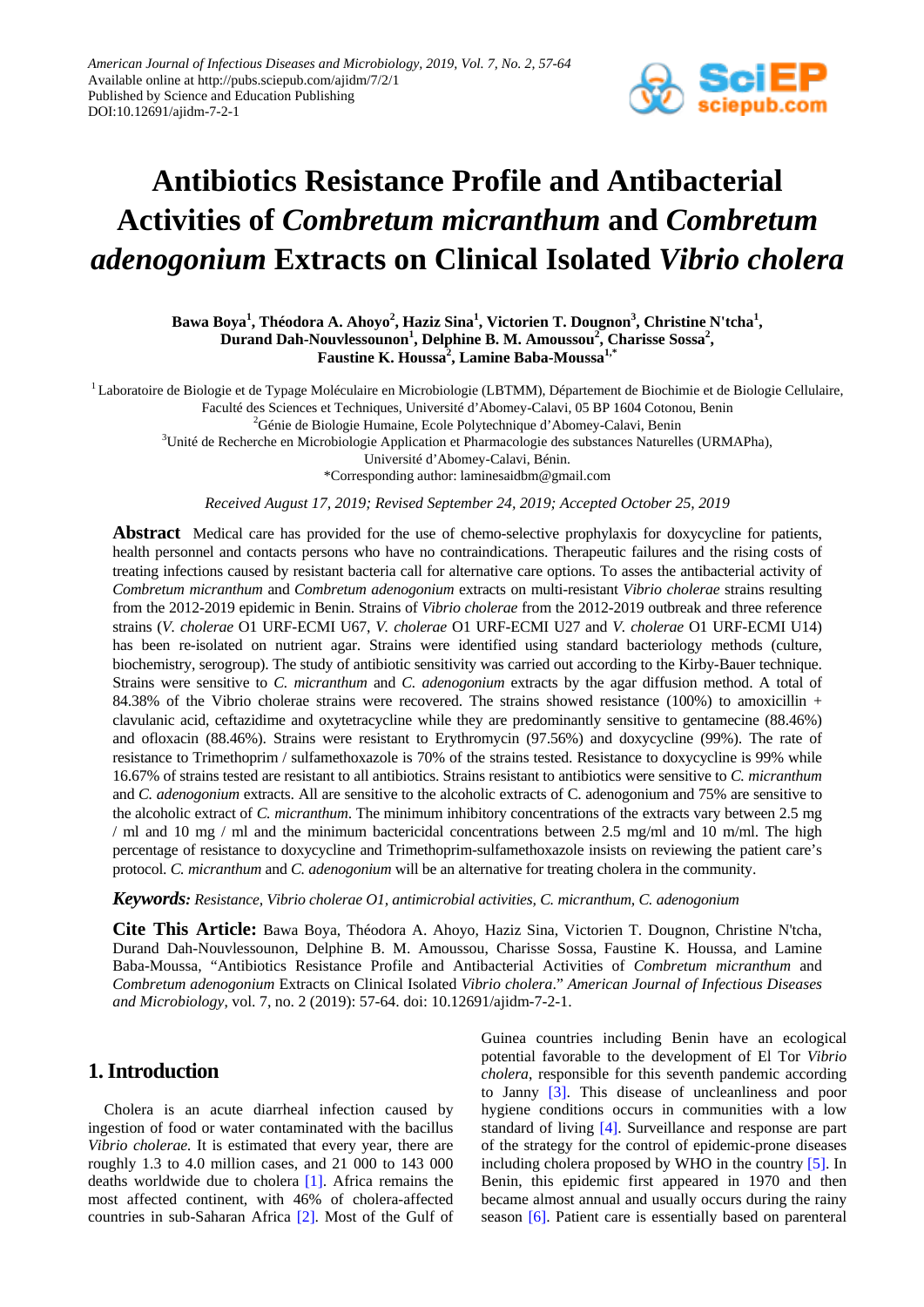rehydration. However, some authors argue that associated antibiotic therapy would accelerate healing and break the chain of transmission [\[7\].](#page-6-6) The selection pressure exerted by the use of antibiotics has fostered the emergence of resistant *Vibrio cholerae* strains in several countries in Africa as well as in other countries of the world [\[8,9,10\].](#page-6-7) Thus, faced with therapeutic failures and the frequency of isolation of cholera strains in Benin, it becomes imperative to search for new antibacterial molecules; these must be, if possible, both effective, well tolerated and more economically accessible to the population. Plants, which have already provided major therapeutic molecules to the medicine, such as aspirin, morphine, quinine or taxol, offer a real potential for the search for molecules with antibacterial activity [\[11\].](#page-6-8) *Combretaceae* have several uses in Africa thanks to their metabolic activity [\[12\],](#page-6-9) anti-inflammatory, antifungal [\[13\],](#page-6-10) antibacterial [\[14\],](#page-6-11) analgesic [\[15\]](#page-6-12) and antioxidan[t \[16\].](#page-6-13) The objective of this work is to assess the antibacterial activity of *Combretum micranthum* and *Combretum adenogonium* extracts on multi-resistant *Vibrio cholerae* strains resulting from the 2012-2019 epidemic in Benin.

# **2. Material and Methods**

#### **2.1. Type of Study**

This is a cross-sectional study of strains of *Vibrio cholerae* isolated during the 2012 to 2019 outbreaks. The sensitivity of *Vibrio cholerae* O1 strains to conventional antibiotics and the sensitivity of strains to *C. micranthum* and *C. adenogonium* extracts was carried out on these strains.

#### **2.2. Re-insulation of Strains of** *Vibrio cholerae*

#### **2.2.1. Resuscitation of the Strains**

The re-isolation of *V. cholerae* strains was done according to the method of Rodier *et al*. [\[17\].](#page-6-14) To do this, three reference strains (*V. cholerae O1 URF-ECMI U67, V. cholerae O1 URF-ECMI U27 and V. cholerae O1 URF-ECMI U14*) and 64 strains were cultured in an alkaline nutrient broth (alkaline peptone water at 30g/l NaCl) for 24 h at 37  $\degree$  C. The veil developed on the surface of the medium was seeded on TCBS (Thiosulfate Citrate Bile Sucrose) medium. Thus, after 24 h of incubation at 37°C, the characteristic *V. cholerae* colonies were subcultured onto alkaline nutrient agar at 2% NaCl and incubated at 37°C to obtain pure strains. From suspicious colonies on GNA: fresh state, Gram stain, oxidase reaction, sugar fermentation and agglutination reaction were performed.

#### **2.2.2. Purification**

#### **2.2.2.1. Elimination of** *Pseudomonas spp.* **and enteric bacterium**

The agar slope in the Middle TSI (Triple Sugar/Iron/agar) was used to eliminate Pseudomonas spp. and some Enterobacteria. The reactions of *V. cholerae* on TSI medium which contains sucrose in addition to glucose and lactose gives type A / A reactions (alkaline slope, acid pellet), without gas, nor  $H_2S$ . Inoculate the slopes of TSI plates by pitting the pellet and streaking the surface of the medium. Incubate at 35-37 ° C and examine after 18-24 hours. The caps of each tube should not be tightly tightened during incubation, and this is especially important for TSI slopes. When the caps are too tight, anaerobic conditions appear in the TSI tube, and characteristic reactions of *V. cholerae* may not occur. This will result in an inaccurate reaction.

#### **2.2.2.2. Oxidase Test**

Place a colony on a strip of oxidase previously soaked with sterile distilled water placed on a sterile tear; after 30 seconds the positive reaction resulted in a dark purple color.

#### **2.2.2.3. Agglutination on Blade**

Serogroupage of *Vibrio cholerae* is carried out from isolated colonies on an alkaline GNA agar medium according to the principle of Bio-Rad. On one slide, 1 drop of saline water and next to a drop of antiserum. Then an öse from a pure and fresh culture of *Vibrio cholerae* was harvested. These bacteria were suspended in the drop of saline water taking care to make a homogeneous suspension by progressive addition of bacteria in the serum. Then a second step of the culture was suspended in the drop of antiserum taking the same precautions. The blade was shaken by a slight rotational movement. Observe the mixture with the naked eye over a dark surface or above a concave mirror. A positive reaction results in the appearance, with the antiserum, of agglutination in less than 30 seconds.

#### **2.3. Preparation of Plant Extracts**

#### **2.3.1. Aqueous Extract**

Fifty grams of extract powder was macerated in 500 ml of distilled water on a Bioblock Scientific Fisher Stuart shaker for 48 hours at room temperature. The homogenate obtained was filtered twice on hydrophilic cotton and once on Whatman No. 1 paper (Qualitative Circles 150 mm Cat No. 1001 150). This filtrate was then dried at 45°C in the oven and the residue thus obtained represents the total aqueous extract ready for use.

#### **2.3.2. Successive Extraction with Ethanol**

The extraction method used is an adaptation of the protocol used in the work of Sanogo et al. [\[18\]](#page-6-15) and N'Guessan et al. [\[19\].](#page-6-16) It has the advantage of putting the powder correctly in contact with the solvent through continuous agitation. A mass of 100 g of plant organ powder was macerated in one liter of ethanol 96 ° with continuous stirring for 48 hours. The mixture was filtered three times on hydrophilic cotton and then once on Whatman No. 1 filter paper. The 1/5 of the filtrate obtained with ethanol was evaporated at a temperature of 40°C in an oven until a dry mass was obtained which represents the ethanolic extract.

## **2.4. Antibiotic and Plant Extract Sensitivity Test**

The antibiogram was performed for sensitivity tests with 54 strains of *Vibrio cholerae O1* from the 2012 to 2019 epidemic in Benin. These strains were provided by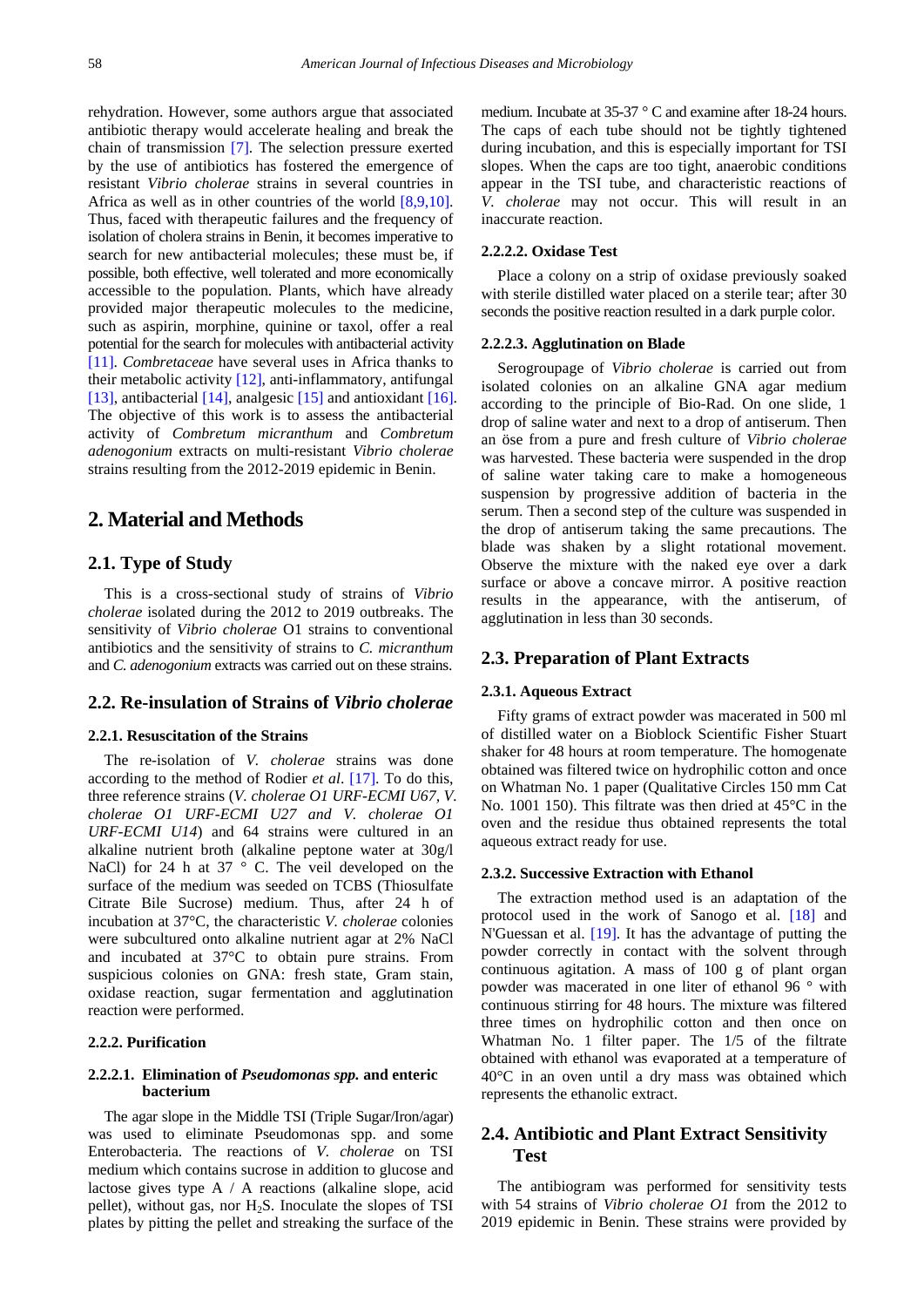the national laboratory of the Ministry of Health of Benin. Three reference strains (*V. cholerae O1 URF-ECMI U67, V. cholerae O1 URF-ECMI U27 and V. cholerae O1 URF-EC14 U14*) were used as controls.

## **2.5. Susceptibility of** *Vibrio cholerae* **Strains to Eight Antibiotics**

For susceptibility testing, 3 reference strains (*V. cholerae O1 URF-ECMI U67, V. cholerae O1 URF-ECMI U27 and V. cholerae O1 URF-ECMI U14*) and 54 strains were cultured in a nutrient broth. alkaline (alkaline peptone water at 30 g/l NaCl) for 24h at 37°C. The veil developed on the surface of the medium was seeded on TCBS (Thiosulfate Citrate Bile Sucrose) medium. After incubation for 24 h at 37°C., the characteristic colonies of *Vibrio cholerae* were subcultured onto alkaline nutrient agar (GNA) at 2% NaCl and incubated at 37°C. to obtain pure strains. An antibiogram was systematically performed on these strains according to the Kirby-Bauer agar diffusion technique. The reading and the interpretation were made according to the criteria of the Antibiogram Committee of the French Society of Microbiology [\[20\].](#page-6-17) Eight antibiotic disks were tested: Amoxicillin / clavulanic acid (AMC, 30 μg), oxytetracycline (OT, 30 μg), sulfamethoxazole-trimethoprim (SXT, 25 μg), ceftazidime (CAZ, 30 μg), gentamicin (G, 10 μg), doxycycline, erythromycin (E, 15 μg); ofloxicin (OFX: 10 μg).

## **2.6. Susceptibilities of** *Vibrio cholerae* **Strains to Plant Extracts**

In addition to conventional antibiotics, aqueous and ethanolic extracts of *C. micranthum* and *C*. *adenogonium* leaves were tested by the well diffusion method Bauer et al [\[18\].](#page-6-15) Pre-culture of *V. cholerae* was performed in Muller Hinton medium broth and incubated for 18h-24h at 37°C. One milliliter of the second decimal dilution of the 18-24 h pre-culture was flooded with a Petri dish containing the appropriate culture medium (MH). After seeding, the wells were thoroughly impregnated with 30 µl of plant extract of concentration 20 mg/ml. The impregnated cans were left for 15 to 30 min at room temperature ( $25^{\circ}$ C $\pm$ 2°C) for pre-diffusion of the substances before being incubated at 37°C [\[21\].](#page-6-18) The diameters of any zones of inhibition were measured using a graduated rule after an incubation time of 24 h to 48 h. For each extract, the experiment was performed in duplicate.

## **2.7. Determination of the Minimal Inhibition Concentration of Plant Extracts**

MICs were determined by the tube dilution method used by Dah-Nouvlessounon et al. [\[22\].](#page-6-19) In a series of 10 test tubes numbered T1 to T10, 1ml of an extract solution at different concentrations ranging from 20-0.039 mg / ml respectively were introduced into the tubes ranging from T1-T10. To each tube containing 1 ml of extract was added 1 ml of inoculum whose turbidity was adjusted to 0.5 Mc Farland  $(10^8$  CFU / ml) and returned to 10<sup>6</sup> CFU/ml in Mueller-Hinton broth twice concentrated. After 24h incubation at 37°C, the bacterial growth in each tube, which results in turbidity was examined. The MIC of an extract against a given strain corresponds to the smallest concentration showing no visible growth in the naked eye.

## **2.8. Determination of Minimal Bactericidal Concentration of Plant Extracts**

They were determined by the method of seeding on agar medium according to the method used by Dah-Nouvlessounon et al. [\[22\].](#page-6-19) Referring to the MIC results, all non-growth tubes were inoculated aseptically on MH agar medium and incubated at 37°C for 24 h. The lowest concentration of extract showing no visible growth is considered Minimal Bactericidal Concentration.

#### **2.9. Data Analysis**

The data entry and analysis was done in Excel Spreadsheet 2013. The percentage of resistance was calculated for each antibiotic by dividing the frequency of resistant bacteria by the number of bacteria tested. The data analyzes were done using the software.

# **3. Results**

During re-isolation, 84.38% of *Vibrio cholerae* strains from the 2012-2019 outbreak were recovered.

## **3.1. Resistance of** *Vibrio cholerae* **O1 to Antibiotics**

The susceptibility of *V. cholerae* strains varies with antibiotics [\(Figure 1\)](#page-3-0). All strains showed resistance  $(100\%)$  to amoxicillin + clavulanic acid, ceftazidime and oxytetracycline while they are predominantly sensitive to gentamecine (88.46%) and ofloxacin (88.46%). Strains were also resistant to sulfamethoxazole-trimethoprim (70%), erythromycin (97.56%) and doxycycline (99%).

From these observations, we can draw five different profiles [\(Table 1\)](#page-3-1) according to their capability to resist or not to the tested antibiotics.

#### **3.2. Antibacterial Activity of** *Vibrio cholorae*  **in the Presence of the Extracts**

[Table 2](#page-3-2) shows the diameters of inhibition of *V. cholerae* vis-à-vis strains of extracts. It appears that all extracts inhibit the proliferation of most *V. cholerae* without any persistence in time and the nature of the extract. All the reference strains are sensitive to the alcoholic extracts of *C. adenogonium* and 1/3 are sensitive to the alcoholic extract of *C*. *micranthum*.

[Table 3](#page-4-0) shows the inhibition diameters of the extracts with respect to *Vibrio cholerae* strains. It appears that all extracts inhibit the proliferation of most *Vibrio cholerae* without any persistence in time and the nature of the extract. It is noted that 100% of strains are sensitive to ethanolic extracts of *C. adenogonium* and 75% are sensitive to the ethanolic extract of C. *micranthum*. In addition, 95.83% that are sensitive to aqueous extracts of *C. adenogonium* and 75% are sensitive to the aqueous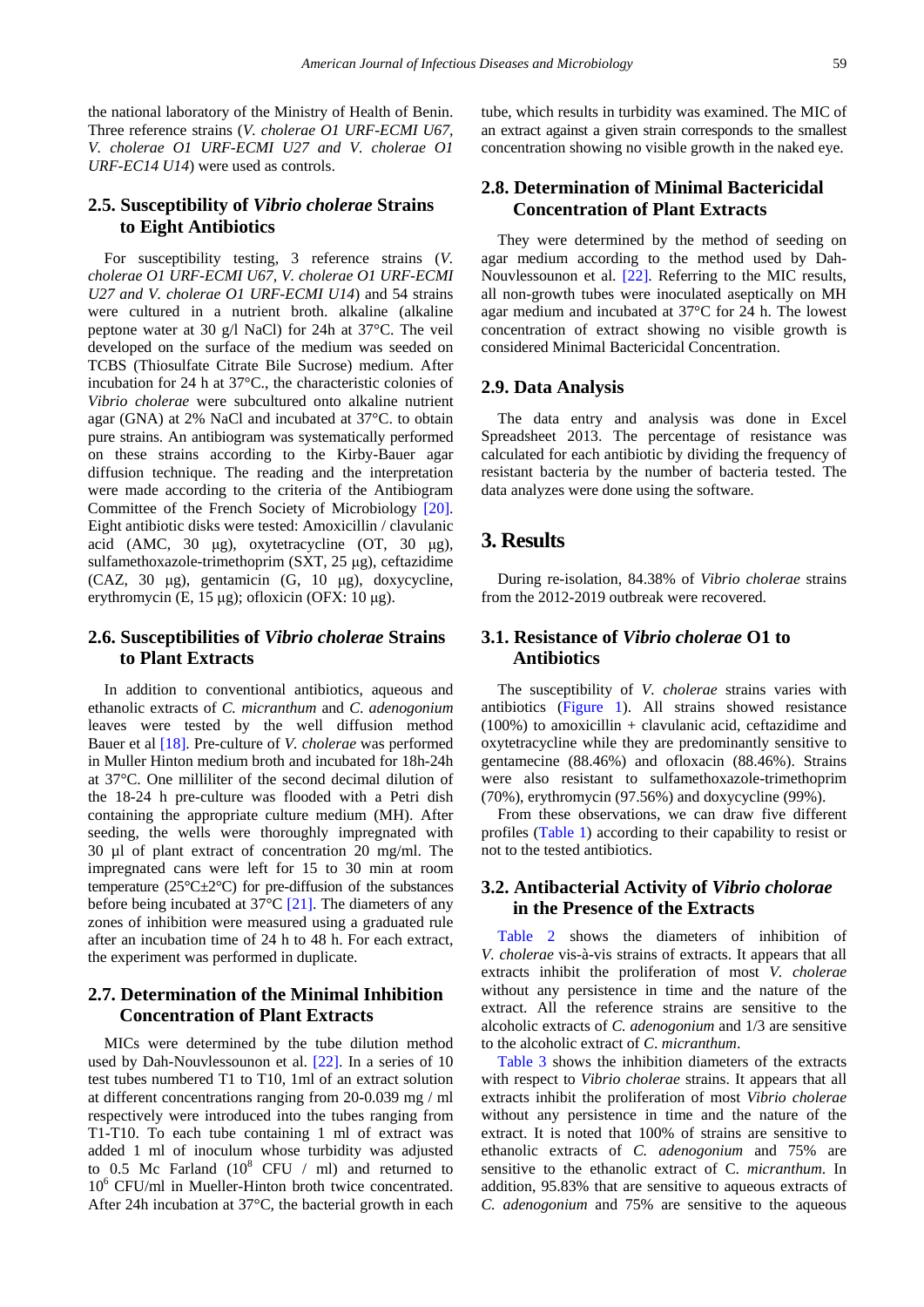extract of *C. micranthum*. The strains of Profile 4 (W1, W5, W11, W14 etc.) are all sensitive to extracts.

#### **3.3. Minimal Inhibitory Concentration**

The Minimum Inhibitory Concentrations obtained are variable depending on the types of extract and strains [\(Figure 2\)](#page-4-1). The minimum inhibitory concentrations of the extracts vary between 2.5 mg / ml and 10 mg / ml. There is still a greater inhibitory concentration  $(2.5 \pm 0 \text{ mg } / \text{ ml})$ on the strains of profile 1, 3 and 4. In addition, a greater sensitivity is observed in the presence of the strains of profiles 1, 2 and 3 regardless of the type of extract.

### **3.4. Minimal Bactericidal Concentration**

Minimum Bactericidal Concentrations (MBC) vary with strain and type of extract [\(Figure 3\)](#page-5-0). Minimum bactericidal concentrations between 2.5 mg / ml and 10 mg / ml. A higher sensitivity of tested *Vibrio cholerae* strains resulting from profile 1 (CMB =  $2.5 \, \text{mg}$  / ml) independently of the type of extract used.

<span id="page-3-0"></span>

CAZ: Ceftazidime, CRX: Cefuroxime; G: Gentamicin; DOX: Doxycycline; E: Erythromycin; OFX: Ofloxicin; AMC: Amoxicillin/flunarizine acid, SXT: Sulfamethoxazole-trimethoprim, OT: Oxytetracycline

**Figure 1.** Susceptibility of *Vibrio cholorae* strains to antibiotics

| Table 1. Distribution of resistance profiles of Vibrio cholorae strains |  |  |  |  |
|-------------------------------------------------------------------------|--|--|--|--|
|-------------------------------------------------------------------------|--|--|--|--|

<span id="page-3-1"></span>

| <b>Profile of the Strains</b>                                                                                                                            | Number of strains $(\% )$ |
|----------------------------------------------------------------------------------------------------------------------------------------------------------|---------------------------|
| $1-CAZ^R$ CRX <sup>R</sup> G <sup>S</sup> E <sup>R</sup> DOX <sup>R</sup> OFL <sup>S</sup> AMC <sup>R</sup> SXT <sup>R</sup> OT <sup>R</sup>             | 21 (38.89)                |
| 2-CAZ <sup>R</sup> CRX <sup>R</sup> G <sup>S</sup> E <sup>R</sup> DOX <sup>R</sup> OFL <sup>S</sup> AMC <sup>R</sup> SXT <sup>S</sup> OT <sup>R</sup>    | 11(20.37)                 |
| $3$ -CAZ <sup>R</sup> CRX <sup>S</sup> G <sup>S</sup> E <sup>R</sup> DOX <sup>R</sup> OFL <sup>S</sup> AMC <sup>R</sup> SXT <sup>S</sup> OT <sup>R</sup> | 4(7.40)                   |
| $4$ -CAZ <sup>R</sup> CRX <sup>R</sup> G <sup>R</sup> E <sup>R</sup> DOX <sup>R</sup> OFL <sup>R</sup> AMC <sup>R</sup> SXT <sup>R</sup> OT <sup>R</sup> | 9(16.67)                  |
| 5-CAZ <sup>R</sup> CRX <sup>S</sup> G <sup>S</sup> E <sup>R</sup> DOX <sup>S</sup> OFL <sup>S</sup> AMC <sup>R</sup> SXT <sup>R</sup> OT <sup>R</sup>    | 9(16.67)                  |
| Total                                                                                                                                                    | 54 (100)                  |

CAZ: Ceftazidime, CRX: Cefuroxime; G: Gentamicin; DOX: Doxycycline; E: Erythromycin; OFX: Ofloxicin; AMC: Amoxicillin/flunarizine acid, SXT: Sulfamethoxazole-trimethoprim, OT: Oxytetracycline.

| Table 2. Susceptibility of reference strains of Vibrio cholerae to C. micranthum and C. adenogonium extracts |  |  |  |  |  |
|--------------------------------------------------------------------------------------------------------------|--|--|--|--|--|
|--------------------------------------------------------------------------------------------------------------|--|--|--|--|--|

<span id="page-3-2"></span>

| Reference Strain | Inhibition diameter (mm) |                   |                |          |                   |              |                |              |  |  |
|------------------|--------------------------|-------------------|----------------|----------|-------------------|--------------|----------------|--------------|--|--|
|                  |                          | <b>Aqueous CM</b> | <b>ETOH CM</b> |          | <b>Aqueous CA</b> |              | <b>ETOH CA</b> |              |  |  |
|                  | 24 h                     | 48 h              | 24 h           | 48 h     | 24h               | 48 h         | 24h            | 48 h         |  |  |
| U14              | $9 + 0.7$                | $10\pm 0$         | $13 \pm 1.4$   | $12+0.7$ | $12+1.4$          | $12 \pm 0.7$ | $12 \pm 0.7$   | $12 \pm 0$   |  |  |
| U27              | $\theta$                 |                   |                |          | $18+0.7$          | $18 \pm 0.7$ | $20 \pm 0.7$   | $19 \pm 0.7$ |  |  |
| U67              | $\theta$                 |                   |                |          | $14\pm0.7$        | $14\pm0.7$   | $12 \pm 0.7$   | $12 \pm 0.7$ |  |  |

Average± standard deviation; Aqueous CM: aqueous extract of *C. micranthum;* ETOH CM: ethanolic extract *C. micranthum;* Aqueous CA: aqueous extracts of *C.* a*denogonium*; ETOH CA: ethanolic extracts of *C.* a*denogonium.*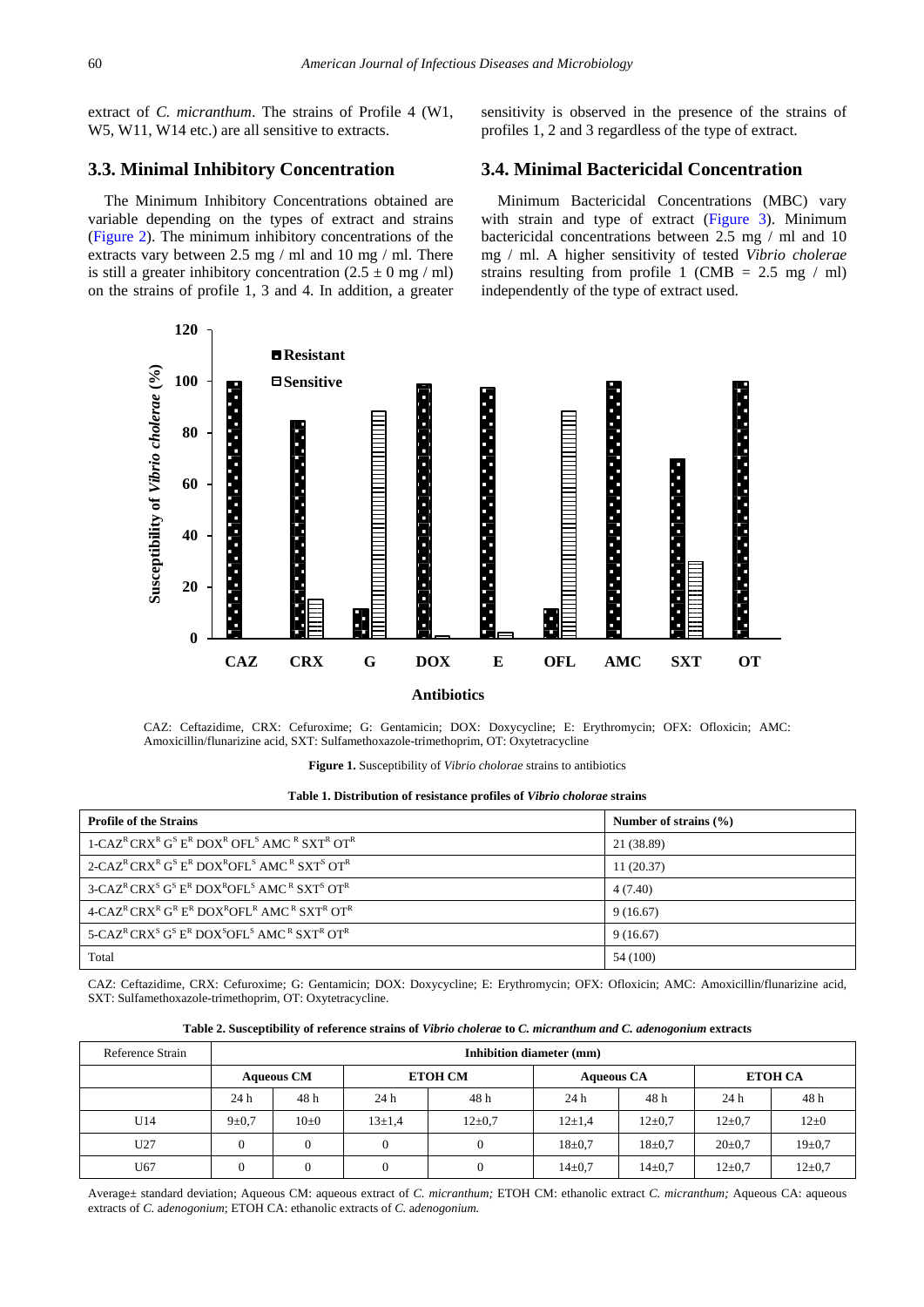<span id="page-4-0"></span>

| <b>Inhibition Diameter (mm)</b> |                   |                  |                  |                |                |                |              |              |
|---------------------------------|-------------------|------------------|------------------|----------------|----------------|----------------|--------------|--------------|
| Strains of Vibrio cholerae      | <b>CM</b> aqueous |                  | <b>ETOH CM</b>   |                | CA aqueous     |                | ETOH ca      |              |
|                                 | 24h               | 48h              | 24h              | 48h            | 24h            | 48h            | 24h          | 48h          |
| W1                              | $11 \pm 0.7$      | $12 \pm 0.7$     | $12 + 1.4$       | $13 \pm 2.8$   | $12 \pm 1.4$   | $15 \pm 0.7$   | $12 \pm 0.7$ | $15 \pm 0.7$ |
| W11                             | $10\pm 0$         | $10\pm 0$        | $10\pm 0$        | $9\pm0$        | $11\pm0$       | $13 \pm 2.8$   | $12\pm0$     | $12\pm0$     |
| W <sub>5</sub>                  | $10\pm 0.7$       | $10\pm 0.7$      | $14 + 1.4$       | $13 + 2.8$     | $15 + 1.4$     | $15\pm0$       | $16 \pm 1.4$ | $15 \pm 1.4$ |
| W17                             | $\mathbf{0}$      | $\mathbf{0}$     | $\overline{0}$   | $\overline{0}$ | $13 \pm 2.1$   | $15 + 2.1$     | $12+2.1$     | $15 + 2.1$   |
| W18                             | $10\pm 0$         | $9\pm0$          | $10\pm 0$        | $10\pm 0$      | $12\pm0$       | $12 + 2.1$     | $11\pm0$     | $12 \pm 0.7$ |
| W19                             | $10\pm 0$         | $9\pm0$          | $10\pm 0$        | $10\pm 0$      | $12 \pm 1.4$   | $11\pm0$       | $10\pm 0$    | $10\pm 0$    |
| W33                             | $\boldsymbol{0}$  | $\boldsymbol{0}$ | $\boldsymbol{0}$ | $\mathbf{0}$   | $10\pm 0$      | $10\pm 0$      | $10\pm 0$    | $11\pm0$     |
| W42                             | $\mathbf{0}$      | $\overline{0}$   | $12\pm0$         | $12\pm0$       | $15 \pm 0.7$   | $16 + 2.1$     | $14 + 2.1$   | $15 + 1.4$   |
| W <sub>20</sub>                 | $10\pm 0$         | $12+2.1$         | $10\pm 0$        | $10\pm 0$      | $10\pm 0$      | $10\pm 0$      | $10\pm 0$    | $11 \pm 0.7$ |
| W21                             | $12 + 1.4$        | $12 + 1.4$       | $\mathbf{0}$     | $\overline{0}$ | $10\pm 0$      | $11 \pm 0.7$   | $12\pm0$     | $10\pm 0$    |
| W22                             | $\boldsymbol{0}$  | $\mathbf{0}$     | $\mathbf{0}$     | $\overline{0}$ | $\overline{0}$ | $\overline{0}$ | $12\pm0$     | $12\pm0$     |
| W <sub>2</sub>                  | $\overline{0}$    | $9\pm0$          | $13 + 2.8$       | $15 \pm 0.5$   | $13\pm0$       | $15 \pm 0.7$   | $13 + 1.4$   | $15 \pm 0.6$ |
| W <sub>3</sub>                  | $7\pm0.7$         | $7\pm0.7$        | $6 + 0.7$        | $6 + 0.7$      | $14 \pm 0.7$   | $13 \pm 0.7$   | $13 \pm 0.7$ | $15 \pm 0.7$ |
| W <sub>9</sub>                  | $11 \pm 0.7$      | $\mathbf{0}$     | $12 + 2.8$       | $10\pm 0$      | $14 + 2.8$     | $12 \pm 0.7$   | $11\pm 2.8$  | $10\pm 0$    |
| W12                             | $12\pm0$          | $11\pm0$         | $12\pm0$         | $7\pm0$        | $13\pm0$       | $14 + 1.4$     | $13\pm0$     | $10\pm 0$    |
| W13                             | $\mathbf{0}$      | $8\pm0$          | $7\pm0$          | $7\pm0$        | $13\pm0$       | $13\pm0$       | $13\pm0$     | $10\pm 0$    |
| W14                             | $10\pm 0$         | $9\pm0$          | $12\pm0$         | $9 + 0.7$      | $15 \pm 0.7$   | $15 \pm 0.7$   | $12\pm0$     | $13 \pm 0.7$ |
| W16                             | $6 + 0.7$         | $\boldsymbol{0}$ | $10{\pm}0.7$     | 19±2.1         | $15 \pm 0.7$   | $15 \pm 0.7$   | $13 \pm 0.7$ | $12 \pm 0.7$ |
| W8                              | $10\pm 0$         | $11 \pm 0.7$     | $10\pm 0$        | $10\pm 0$      | $10\pm 0$      | $10\pm 0$      | $10\pm 0$    | $12 \pm 0.7$ |
| O <sub>1</sub>                  | $10\pm 0$         | $10\pm 0$        | $10\pm 0$        | $10\pm 0$      | $15 \pm 0.7$   | $15 \pm 0.7$   | $12\pm0$     | $12\pm0$     |
| O <sub>3</sub>                  | $12 + 1.4$        | $12 \pm 1.4$     | $10\pm 0$        | $10\pm 0$      | $15 + 2.1$     | $15 + 2.1$     | $12+2.1$     | $12 + 2.1$   |
| O <sub>9</sub>                  | $10\pm 0$         | $10\pm 0$        | $12\pm0$         | $12\pm0$       | $12\pm 2.1$    | $12 + 2.1$     | $13 + 1.4$   | $13 \pm 1.4$ |
| O11                             | $10\pm 0$         | $10\pm 0$        | $\boldsymbol{0}$ | $\mathbf{0}$   | $19\pm0$       | $19\pm0$       | $19\pm0$     | $19\pm0$     |
| O12                             | $10\pm 0$         | $10\pm 0$        | $\mathbf{0}$     | $\overline{0}$ | $15\pm0$       | 15 ± 0         | $15\pm0$     | $15\pm0$     |

**Table 3. Sensitivity of clinical strains to** *C. micranthum* **and** *C. adenogonium* **extract**

<span id="page-4-1"></span>Average± standard deviation; Aqueous CM: aqueous extract of *C. micranthum;* ETOH CM: ethanolic extract of *C. micranthum;* Aqueous CA: aqueous extracts of *C.* a*denogonium*; ETOH CA: ethanolic extracts of *C.* a*denogonium.*



CM aqueous: aqueous extract of *C. micranthum;* ETOH CM: ethanolic extract of *C. micranthum*; CA Aqueous: aqueous extracts of *C.* a*denogonium*; ETOH ca: ethanolic extracts of *C.* a*denogonium.*

**Figure 2.** Minimal Inhibitory Concentrations of extracts on clinical strains according to the tested profiles.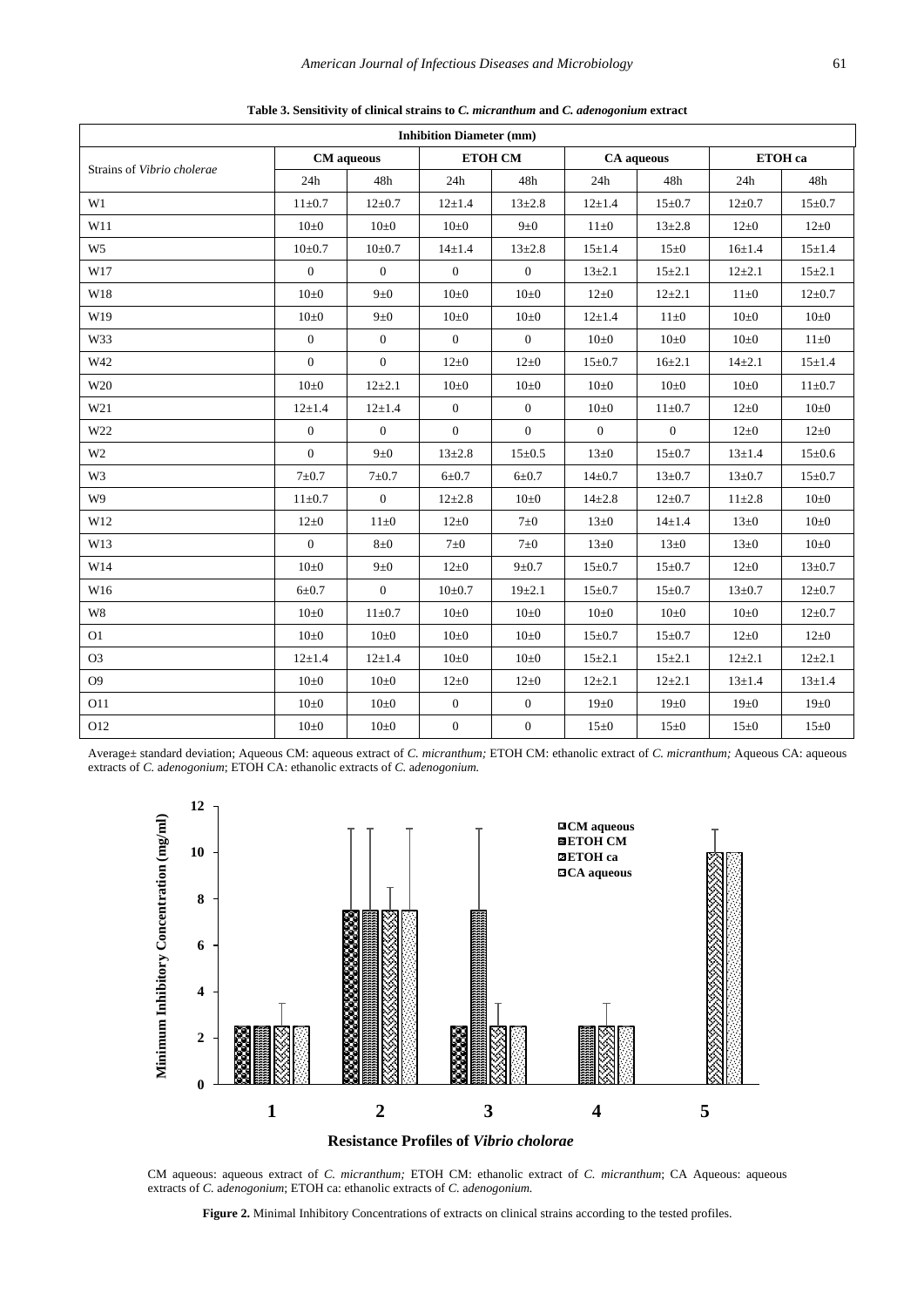<span id="page-5-0"></span>

CM aqueous: aqueous extract of *C. micranthum;* ETOH CM: ethanolic extract of *C. micranthum*; CA Aqueous: aqueous extracts of *C.* a*denogonium*; ETOH ca: ethanolic extracts of *C.* a*denogonium*

**Figure 3.** Bactericidal Minimal Concentration of extracts on clinical strains according to the tested profiles

# **4. Discussion**

Our objective was to evaluate the antibacterial activity of *Combretum micranthum* and *Combretum adenogonium* extracts against *Vibrio cholerae* strains from the 2012-2019 epidemic in Benin. During re-isolation, 84.38% of *V. cholerae* strains from the 2012-2019 outbreak were recovered. The death of some strains may be due to the culture medium of conservation, temperature and duration. We observed these phenomena in the strains which are from 2012 to 2014. We noted the loss of some strain of 2016. The death of these bacteria could be explained by the fact that *V. cholerae* strains were kept in skim milk. Skim milk contains 1 to 5 percent of a pure Lactobacillus acidophilus culture. These bacteria could make the environment when conditions are favorable which will cause the death of *V. cholerae* strains

Resistance rates of *Vibrio cholerae* O1 isolates varied according to conventional antibiotics [\(Figure 1\)](#page-3-0). The resistance to doxycycline is 99% and the resistance to Trimethoprim/sulfamethoxazole is 70%. These molecules are widely used in the treatment of cholera. This could be due to the anarchic use and most often by self-medication of this molecule by the populations. Sulfametoxazoletrimethoprim resistance is lower than in other countries. It should be noted that high rates have been reported in Senegal from 2004-2006 (90.3%) [\[8\],](#page-6-7) to Iran in 2009 (95%) 2009 [\[23\].](#page-6-20) In Ghana, the genotypic characterization of *V. cholerae* has revealed a transposon of SXT and a class-29 integron. These results show that this antibiotic should no longer be used in the treatment of cholera. Indeed, this molecule is often prescribed in the treatment of gastroenteritis and chemoprophylaxis in people infected with HIV. Studies have shown that 90% of subjects are asymptomatic carriers or have a common gastroenteritis. Taking this drug would participate in the selection and dissemination of emerging resistant strains in the population [\[10\].](#page-6-21) In addition, the use of sulfonamide-based

molecules in the treatment of malaria could be the cause of cross-resistance [\[23\].](#page-6-20) The resistance to doxicycline observed in our study was contrary to those obtained by Manga et al [\[9\].](#page-6-22) In Senegal where all strains tested were sensitive to doxycline. This may be due to the chemo-selective prophylaxis for doxycycline that has been administered to all accompanying patients and to health personnel who have no contraindications in Benin. This resistance could also be explained by the inappropriate prescription of these antibiotics by health workers in health centers in health care settings without laboratory evidence. For erythromycin, resistance was 97%. Our results are superior to those obtained by Shah et al [\[24\]](#page-6-23) in Pakistan where they found a 15% resistance to erythromycin. This could be explained by the fact that the strains they used are from 1998-1999 but our strains are from 2012-2019. The resistance of *Vibrio cholerae* O1 to oxytetracycline (100%), Amoxicillin + clavulanic acid (100) was also observed. However, *Vibrio cholerae* O1 also showed variable susceptibility to *C. micranthum and C. adenogonium* extracts. The ethanolic extracts of *C. micranthum and C. adenogoniu*m show stronger antibacterial activity than the aqueous extract [\(Table 2\)](#page-3-2). These results corroborate those of Hamid and Aiyelaagbe [\[25\]](#page-7-0) who showed that the Alafia barteri alcoholic extract better inhibits the in vitro growth of various bacterial strains (*S. aureus, E. coli, Pseudomonas aeruginosa and Candida albicans*) at the same concentrations ranging from 25-200mg / ml. The alcoholic extract is then more active and better concentrate the antibacterial active ingredients contained in the plant than the aqueous extracts. The antibacterial activity of this fraction is the most important of the two fractions of *C. micranthum* and *C. adenogonium* used in this study. This activity is observed both with the susceptible strains and the resistant and multi-resistant strains [\(Figure 1,](#page-3-0) [Table 1,](#page-3-1) [Table 2\)](#page-3-2).

In Benin, the decoction or infusion of leaves, sometimes with the bark of these plants, are simply absorbed as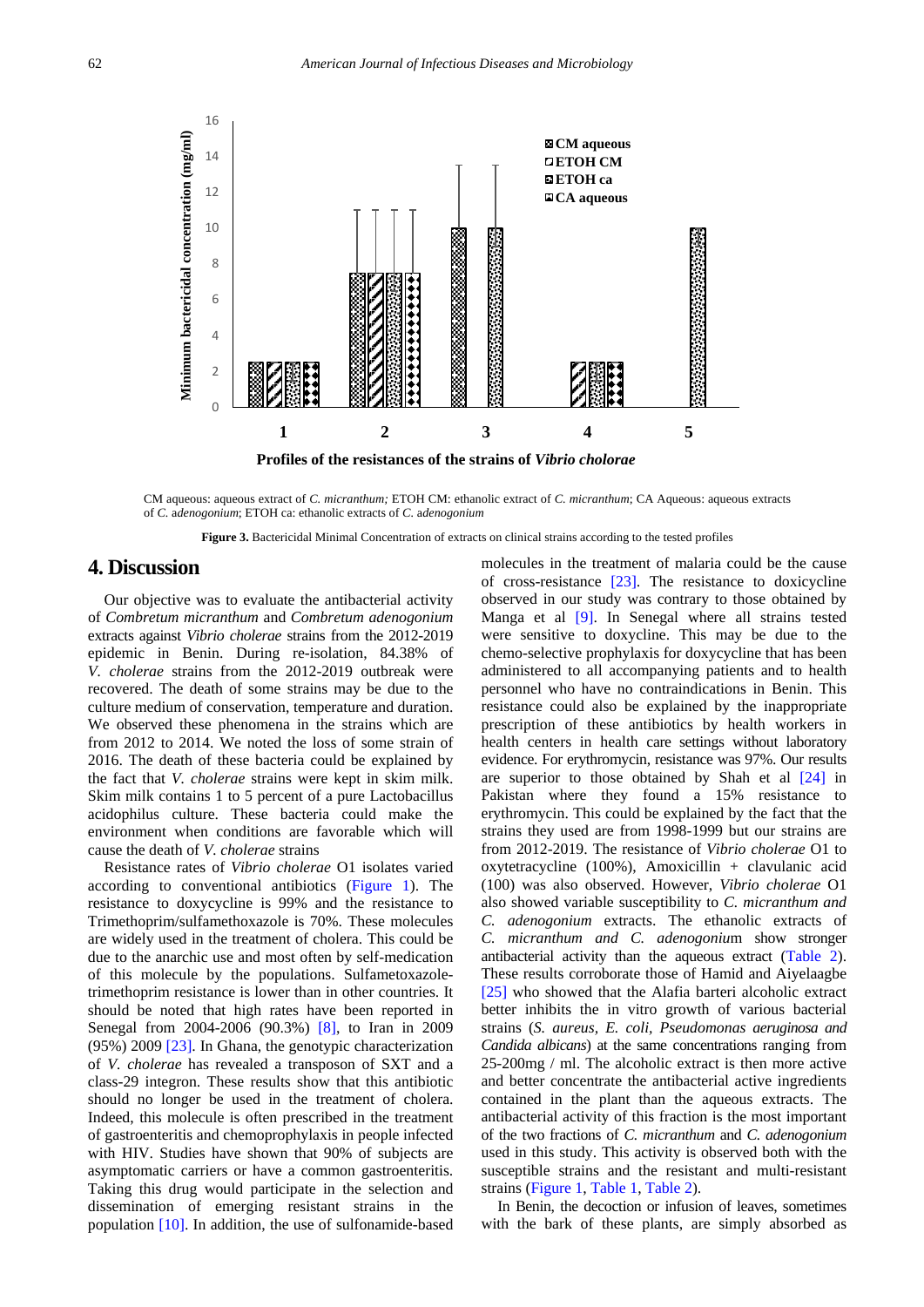beverages for treatment in fever and malaria. They are also used in the steam bath. Decoction of stem and root powder are easily treated. It is noted that antibiotic resistant strains are susceptible to the extract. All resistant strains are sensitive to the ethanoid extract of *Combretum adenogonium*. Therefore, these plant extracts were a healthy and sustainable alternative to overpriced conventional antibiotics and the misuse of antimicrobial resistance. In addition, according to Guevara *et al* [\[26\]](#page-7-1) in Peru, the decoction of *Malus sativa* and *Cydenia oblonga* showed a bactericidal effect for its acidity and avocado stone (*Persea gratissima*), a late bactericidal effect. The infusion of tea and the decoction of *Punica granatum* bark showed the best bactericidal effect. Thakurta *et al* [\[27\]](#page-7-2) also tested the susceptibility of *V. cholerae* to plant extracts. They found that serotypes O1, O139, non-O1 and non-O139 were inhibited by extracts of neem (*Azadirachta indica*). In addition, Akinsinde and Olukoya [\[28\]](#page-7-3) observed the effects of vibrios from medicinal plants in Nigeria and, in one study, the bactericidal in vitro of 14 plant species on *V. cholerae*, Guevara et al [\[26\]](#page-7-1) proposed Alternate of *Punke granatum*, on the Alternate for Chopera.

# **5. Conclusion**

Since effective management of cholera is based primarily on replacement of fluid loss and antibiotic therapy, the circulation of multidrug resistant *Vibrio cholerae* strains can compromise the efficacy of probabilistic treatments and explain treatment failures. Therefore, it is important and urgent to set up community and prescriber awareness actions on the reasoned use of antimicrobials in order to mitigate the expansion of resistant strains in Benin. The aqueous and organic extracts of these plants had variable antimicrobial activities against the in vitro growth of clinical *Vibrio cholerae* strains tested. Our results will contribute to improving the living conditions of our populations and set up a validation of the use of *C. adenogonium, C. micranthum*, in traditional medicine.

# **Conflicts of Interest**

The authors declare no conflict of interest.

## **References**

- <span id="page-6-0"></span>[1] Ali, M., Nelson, A.R., Lopez, A.L., and Sack, D, "Updated Global Burden of Cholera in Endemic Countries". *PLoS Neglected Tropical Diseases*, 2015; 9(6): e0003832.
- <span id="page-6-1"></span>[2] Mengel, M.A., Delrieu, I., Heyerdahl, L., and Gessner, B.D, "Cholera outbreaks in Africa". *Current Topics in Microbiology and Immunology*. 2014; 379: 117-144.
- <span id="page-6-2"></span>[3] Yatala, T.N, "Evaluation of the knowledge level of women in the area of health of Kituku on the pathways of contamination of diarrheal diseases". *In* Revue University without Borders for an Open Society of the University Production Remote House. 2014, 2: 128-132*.*
- <span id="page-6-3"></span>[4] Dao, S., Konaté, I., Alassane, O.A., Sacko, M., Maiga, I., Toure, K. et al., **"**The epidemics of cholera in Mali from 1995 to 2004. *Public Health*. 2009, 21: 263-269*.*
- <span id="page-6-4"></span>[5] WHO-AFRO. "Regional Framework for the implementation of the global strategy in the fight against cholera 2018-2030". 2018*/AFR/RC68/7*.
- <span id="page-6-5"></span>[6] Makoutode, M., Diallo, F., Mongbo, V., Guevart E., Bazira, L, "The response to the cholera epidemic of 2008 in Cotonou." *Public Health.* 2010, 22: 425-435.
- <span id="page-6-6"></span>[7] Fournier, J.M., "Cholera Medical Encyclopedia surgery." *Infectious Diseases,* 8-026-F-10, 1996, 5p.
- <span id="page-6-7"></span>[8] Adabi, M., Bakhski, B., Goudarzi, H., Zahraei, S.M., Pourshafi, M.R., "Distribution of class 1 integron and sulfamethoxazole trimethoprim constin in *Vibrio cholerae* isolated from patients in Iran." *Microbiology and Drug Resistance.* 2009; 15(3): 179-184.
- <span id="page-6-22"></span>[9] Manga, N.M., Ndour, C.T., Diop, I.T.S., Dia, N.M., Ka-Sall, R., Diop, B.M., Sow A., Sow P.S. **"**Cholera in Senegal from 2004 to 2006: lessons learned from the successive outbreaks. *Medecine Tropicale. 2008; 68(6): 589-92.*
- <span id="page-6-21"></span>[10] Opintan, J.A., Newman, M.J., Nsiah-Poodoh, O.A., Okeke, I.N, **"***Vibrio cholera* O1 from Accra, Ghana carrying a class 2 integron and the SXT element". *Journal of Antimicrobial and Chemotherapy*. 2008; 62(5):929-933.
- <span id="page-6-8"></span>[11] Barchan, A., Bakkali, M., Arakrak, A., Laglaoui H.A.S., "Antibacterial effect and anti-biofilm of three species of Mentha: *Mentha spicata*, *Mentha pulegium* and *Mentha piperita*." *Herbal Medicine. 2015, 9.*
- <span id="page-6-9"></span>[12] de Morais, L.G.R., Sales, I.R., Caldas, F.M.R., Jesus, N.Z., De Sousa, F.H., Barbosa-Filho, J.M., et al., "Bioactivities of the genus *Combretum* (Combretaceae): *a review". Molecules, 2012, 17(8): 142-206.*
- <span id="page-6-10"></span>[13] Eloff JN., Katerere dr., McGaw, Lj. "The biological activity and chemistry of the Southern African Combretaceae". I *Ethnopharmacol*, 2008, 119 (3): 686-699.
- <span id="page-6-11"></span>[14] Nounagnon, S.M., N'tcha, C., Sina, H., Noumavo, A.P., Dah-Nouvlessounon, D., Assogba, M.R.F, et al., Antimicrobial activities of *Combretum micranthum* extracts on *Staphylococcus aureus* strains isolated from skin infections and some reference strains. *Asian Journal of Plant Science and Research,* 2016, 6(4): 40-47.
- <span id="page-6-12"></span>[15] Ojewole, J.A., "Analgesic and antiinflammatory effects of mollic acid glucoside, has 1 alpha-hydroxycycloartenoid extractive saponin from soft Combretum R. Br. ex G. Don (Combretaceae) leaf. *Phototherapy Research,* 2008; 22 (1): 30-35.
- <span id="page-6-13"></span>[16] Touré, A., Xu, X., Michel, T., Bangoura, M., "*In vitro* Antioxidant and radical scavenging of Guinean kinkeliba leaf (*Combretum micranthum* G. Don) extracts". *Natural Product Research,* 2011, 25 (11): 1025-1036.
- <span id="page-6-14"></span>[17] Rodier, J., Legube B., Merlet, N., "L'Analyse de l'eau, " *9ème édition DUNOD, 2009, 749-775.*
- <span id="page-6-15"></span>[18] Sanogo, R., Diallo, D., Diarra, S., Ekoumou, C., and Bougoudogo, A, "Antibacterial activity and anodyne of two traditional recipes used in the treatment of urinary tract infections and cystitis in Mali." *Medical MALI.* 2006, 21: 18-24.
- <span id="page-6-16"></span>[19] N'Guessan K., Kadja B., Zirihi G. N., Traoré D. and Aké-Assi L. "Phytochemical screening of some medicinal plants in Côte d'Ivoire used to Country Krobou (Agboville, Ivory Coast)." *Science and Nature*, 2009, 6, 1-15.
- <span id="page-6-17"></span>[20] CA-SFM (Commission de l'Antibiotique de la Société Française de Microbiologie). "Recommandations 2018 du Comité de l'Antibiogramme de la Société Française de Microbiologie". 2018; 144 p.
- <span id="page-6-18"></span>[21] Bauer, A.W., Kirby, W.M., Sherris, J.C., Turck, M., "Antibiotic susceptibility testing by a standardized single disk method." *American Journal of Clinical Pathology, 1996, 45, 493-496.*
- <span id="page-6-19"></span>[22] Dah-Nouvlessounon, D., Adoukonou-Sagbadja, H., Diarrassouba, N., Sina, H., Adjonohoun , A., Inoussa M.R., et al. "Phytochemical analysis and biological activities of *Cola nitida* bark." Biochemistry Research International. 2015, 1-12.
- <span id="page-6-20"></span>[23] Mandomando, I., Espasa, M., Vallès, X., Sacarlal, J., Sigaupe, B., Ruiz, I., Alonso, P, "Antimicrobial resistance of *Vibrio cholerae* O1 serotype ogawa isolated in Manhiça District hospital, southern Mozambique." Journal of *Antimicrobial and Chemotherapy.* 2007, 60(3): 662-664.
- <span id="page-6-23"></span>[24] Shah, R., Parveen, G., Shoukat, M., Khalid , S., Hameed, A.**,** "Isolation, identification, characterization and antibiotic susceptibility of Vibrio cholera during 1998-99*. Interantional Journal of Bioscience. 2017, 11(3), 135-147.*